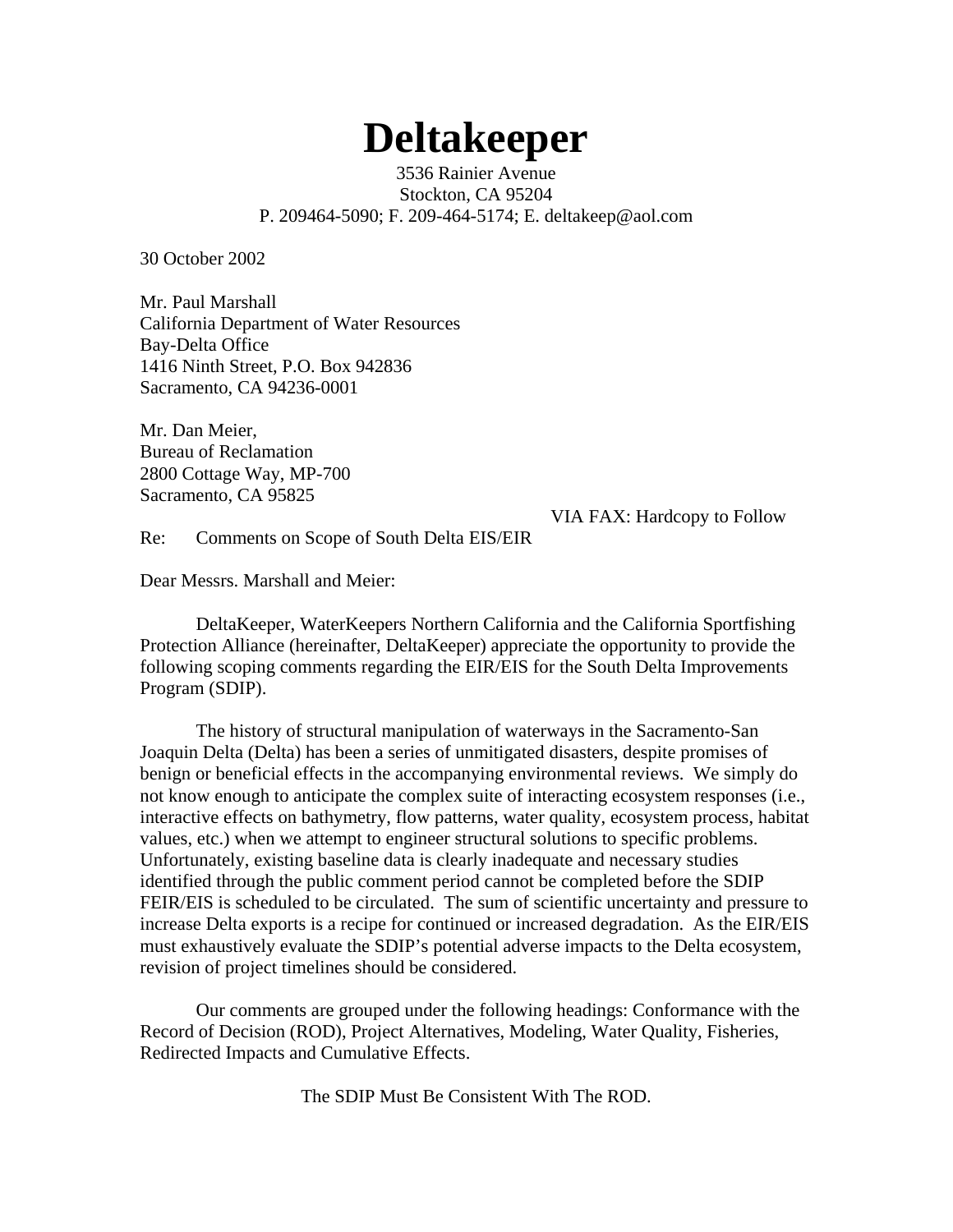The EIR/EIS must provide a discussion of the project's consistency with management measures and facility improvements contained in the ROD. These include: 1) full implementation of the CVPIA 3406(b)(2) provision for 800,000 AF of flow, 2) the Environmental Water Account (including funding for water purchases), 3) the instream flows necessary to achieve the Ecosystem Restoration Program's river and estuarian objectives, and 4) the "no jeopardy" ESA decisions by the Services that were predicated upon satisfactory progress toward completion of new fish screens.

The SDIP is only one component in a balanced CalFed program encompassing water supply, conveyance, water quality, ecosystem restoration, etc. All of these components are interrelated and interdependent. DeltaKeeper is concerned that the project represents a decision to expedite one element (i.e., subsidized water supply for Southern California) at the expense of other elements (i.e., ecosystem water quality). The Delta is impaired by a broad range of pollutants. Ecosystem water quality has often been regarded as a stepchild in the CalFed program. The SDIP's water quality goals are limited to salinity reductions for South Delta irrigated agriculture. The EIR/EIS should discuss how the project integrates and buttresses CalFed's commitment to address the complete spectrum of Delta water quality impairment.

## The EIR/EIS Must Consider A Reasonable Range Of Alternatives

The EIR/EIS must consider feasible alternatives that would obviate the necessity for increased export capacity. These include: 1) evaluation of the cost effective retirement of marginal farmland (including, but not limited to the selenium-laced soils of Westlands), 2) comprehensive agricultural and urban water conservation (including recycling, reclamation and the capture and treatment of surface/stormwater runoff), and 3) implementation of an aggressive desalination program in Southern California. It is likely that these alternatives would be environmentally superior and considerably more cost effective than the billions of dollars required for the SDIP. The cost of desalination is approaching the \$750 to \$1,000 range. Point and non-point control programs, like TMDLs, are problematic and prohibitively expensive. Conservation is clearly more cost effective than heavily subsidized export water. The EIS/EIR should also examine alternatives that would reduce or eliminate the need for dredging (i.e., setback levees). Should the aforementioned alternatives be rejected, the EIR/EIS must contain a discussion of why they were considered infeasible.

### Modeling

Given the paucity of available empirical water quality data, evaluation of project impacts on water quality and flow will substantially depend upon flow and water quality modeling efforts. Hydrodynamic modeling by any known technique is not an exact science. Models are easily manipulated and should not be employed as substitute for hard data or common sense. Subtle changes in coefficients or assumptions can dramatically alter output. Input variables are critical. Proper calibration and verification is crucial. Even then, models are only an idealization of actual field conditions and must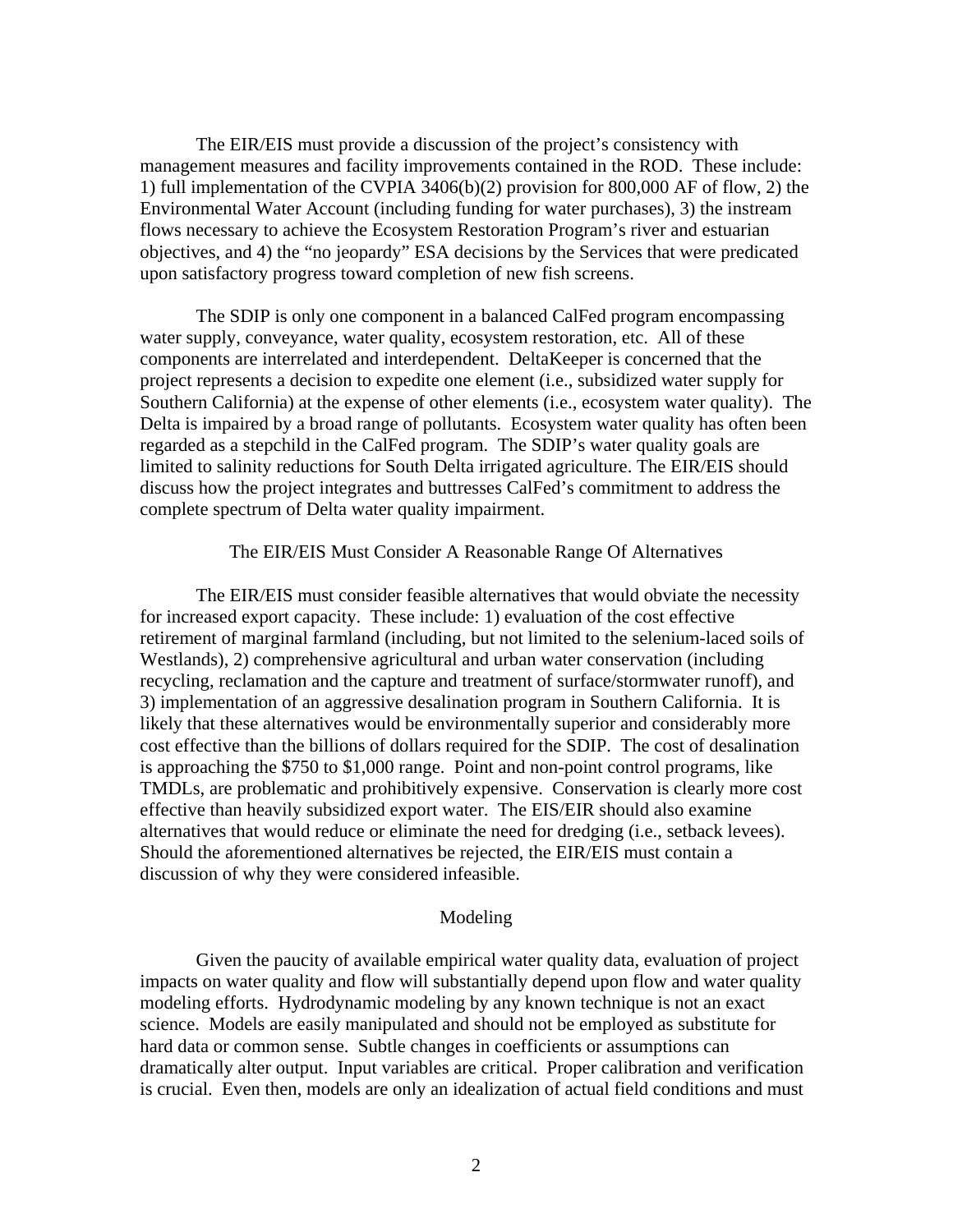be used with caution to ensure that underlying assumptions hold for the site-specific situation being modeled. The use of average values in modeling ensures results that are generally unprotective of specific water quality criteria. Virtually all models, even those subject to peer-review, have significant rates-of-error, often greater than plus or minus 50%. For example, examination of DSM2 verification for electrical conductivity in Old River reveals significant deviation from actual field conditions.

The EIR/EIS must identify and discuss:

- 1. model input variables; i.e., channel geometry, surface and bottom temperature and density, constituent concentration, velocity, friction factors, stratification, etc.
- 2. calibration and verification of models; i.e., adequacy of baseline data for various constituents and how closely output conforms to actual field measurement.
- 3. assumptions used in modeling flow and water quality. For example, CALSIM studies for the SDIP have assumed that Stanislaus River operations are in accordance with the USBR's New Melones Interim Operation Plan. However, since the Operation Plan cannot be met during drought cycles, how does the model accommodate the lack of New Melones storage and reduced instream flow during consecutive drought years?
- 4. Foreseeable future changes: i.e., loss of storage capacity due to sedimentation and the continuing 80 year decline in snowmelt as a percentage of yearly runoff.

# Water Quality

The SDIP must be consistent with and comply with requirements of the federal Water Pollution Control Act and California's Porter-Cologne Water Quality Control Act. Delta water quality must not be sacrificed at the altar of increase exports.

The historical export of South Delta water has fundamentally altered the movement of pollutants throughout the Delta. Rapid population growth in the South Delta is increasing the mass loading of numerous pollutants (i.e., wastewater, stormwater, illegal dumping). Implementation of the SDIP will further alter the distribution and concentration of these constituents. The majority of water quality monitoring has primarily focused on salinity, with little emphasis on other water quality parameters. Sufficient baseline field data does not yet exist to adequately calibrate/verify models and evaluate project effects on the rainbow of water quality constituents (i.e., virtually the entire suite of organic and inorganic pollutants) that will likely be affected by the project. A rigorous water quality monitoring program should precede project evaluation and implementation.

The Delta is identified on the 1988 California Clean Water Act 303(d) List as impaired because of diazinon, chlorpyrifos, DDT, Group A Pesticides, electrical conductivity, mercury, organic enrichment/low dissolved oxygen and unknown toxicity.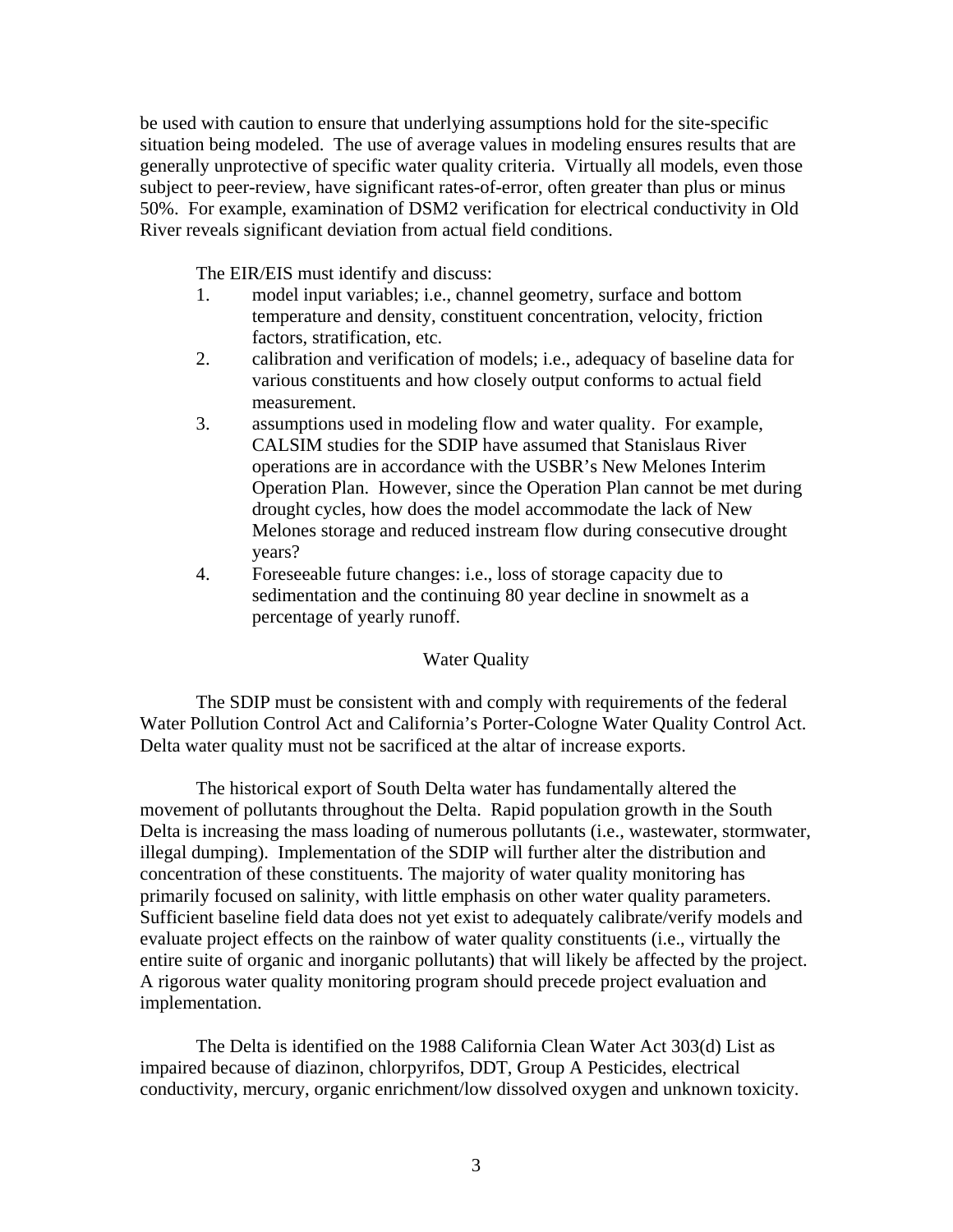Old and Middle Rivers are proposed to be listed on the 2002 303(d) update as impaired because of low dissolved oxygen. The EIR/EIS must evaluate the project's effects on the full suite of pollutants presently identified as impairing Delta waters.

Toxicity to lower tropic populations in Paradise Cut, attributable to organophosphorus insecticides, extends for weeks at a time. Delta waters frequently contain a cocktail of as many as 15 pesticides. Many of these interact additively or synergistically and/or bind to sediment. The tissue of fish collected from the South Delta contains high concentrations of bioaccumulative toxins (i.e., legacy pesticides, mercury and PCBs). The EIR/EIS must contain an assessment of the sources, mass loading and the fate and transport of all pollutants likely to be present and an evaluation of water quality impacts from the project and alternatives.

There are indications that selenium loads in the San Joaquin River have historically been diverted down Old River. Benthic organisms bioaccumulate selenium. The EIR/EIS should evaluate the effects of redirected selenium loads into the eutrophic areas of the Central Delta.

Dioxin concentrations significantly above levels protective of public health have been documented throughout San Francisco Bay and the Stockton Deep-Water Channel. Discussion with staff from the California Department of Public Health and the Central Valley Regional Water Quality Control Board, as well as private consultants, lead DeltaKeeper to believe that elevated concentrations of dioxins are likely present in the South Delta. The SDIP should evaluate the project's effects on likely dioxin concentrations in the South Delta.

Elevated levels of pathogens have been identified in the South Delta. Changes in flow will likely have an effect on concentration and spatial distribution of bacteria, viruses and parasites. Consequently, the EIR/EIS must identify and evaluate the project's effects on pathogens.

The SDIP and inevitable changes in flow and export rates will likely have a significant effect on existing efforts to achieve water quality standards. The EIR/EIS must discuss the project's compatibility with TMDLs, Toxic Hot Spot cleanup plans and Basin Water Quality Control Plans and how altered flow and increased exports will effect implementation of control measures.

Increased exports will likely alter streamflow regimes on major tributaries to the Delta (including the Trinity and Klamath Rivers). The EIR/EIS must evaluate and discuss the project's effects on the physical and chemical parameters necessary to support renewable fisheries within upstream tributaries and reservoirs.

Increased exports during certain periods of the year will likely lead to reductions in streamflow during other times of the year (as the VAMP did on the San Joaquin River). This will almost certainly lead to reduced assimilative capacity (i.e., reduction in available dilution) on a number of waterbodies during certain time-periods. Reduction in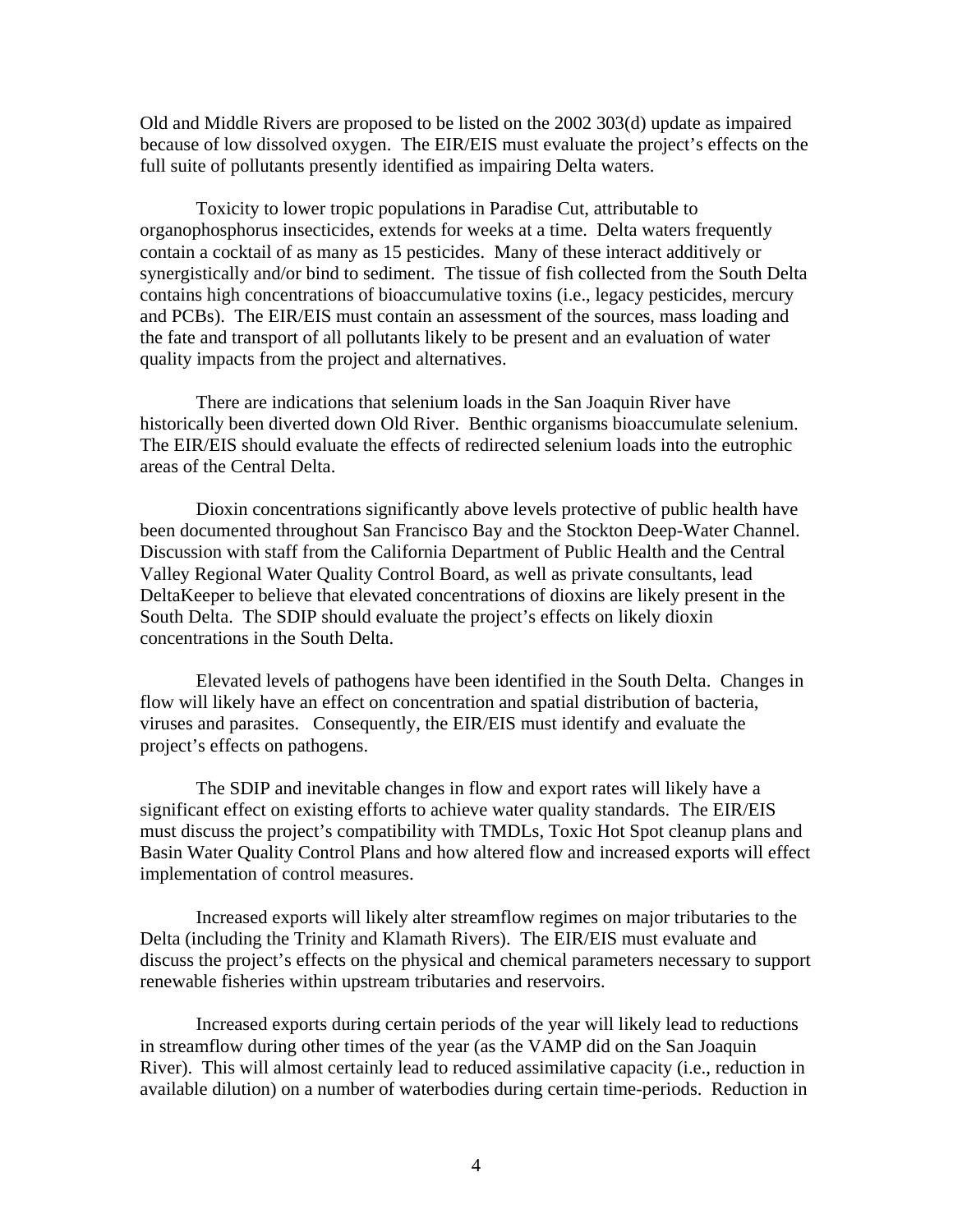streamflow and the resulting loss of assimilative capacity will necessitate more stringent NPDES permit limits. More restrictive permit limits will require dischargers to expend enormous sums of money to comply with new limits. The EIR/EIS must evaluate the impacts to dischargers who will face more stringent permit limits caused by reductions in available dilution.

A significant SDIP component involves increased dredging of South Delta channels. Recently, the Central Valley Regional Water Quality Control Board strengthened requirements for dredging and dredge spoil placement. A comprehensive assessment of contaminate remobilization from dredging activities and and potential effects of land disposal on terrestrial organisms is required. The discussion must include an evaluation of the adequacy of available sediment analyses (i.e., number of core samples, locations, constituents analyzed, concentrations, detection limits, etc.) and identify and evaluate disposal sites.

### Fisheries

The scoping document and Federal Register notice state that the SDIP would construct a permanent operable fish control structure at the head of Old River to reduce fish losses at the CVP and SWP export facilities. However the latest fish telemetry data undermines the concept of the fish barrier at Old River (i.e., salmonid outmigrants will swim to the sea instead of being drawn down Old River to the export facilities). When the barrier is installed, juvenile salmon continue down the San Joaquin River until they reach Turner and Columbia Cuts where they are drawn to the pumps. The data also demonstrates that Sacramento River juvenile salmon are drawn to the pumps when the Delta Cross Channel gates are open. The EIS/EIR must contain a comprehensive discussion of increased entrainment due to increased exports, as well as a discussion on the effectiveness of any permanent Old River fish barrier.

Delta waterways are habitat and migration corridors for a number species protected under federal and state endangered species acts. Species include: Central Valley spring-run chinook salmon (*Oncorhynchus tshawytscha* - federal and state listed as threatened); Central Valley steelhead (*Oncorhynchus mykiss* -federal listed as threatened); Delta smelt (*Hypomesus transpacificus* - federal and state listed as threatened); Sacramento splittail (*Pogonichthys macrolepidotus* - federal listed as threatened, California species of concern). Depending upon water-year type and operation of the export pumps, other listed species can be drawn into these waterways including winter-run chinook salmon (*Oncorhynchus tshawytscha* - federal and state listed as endangered). Additionally, fall/late-fall-run chinook salmon have been proposed to be listed as threatened and are a California species of concern. Green sturgeon (*Acipenser medirostris*) is being evaluated for listing and is a California species of concern. The longfin smelt (*Spirinchus thaleichths*), hardhead (*Mylopharodon conocephalus*) and Sacramento perch (*Archoplites interruptus)* are identified as California species of concern. The EIR/EIS must evaluate project impacts on identified species, as well as non-special status species (i.e., striped bass, largemouth bass, smallmouth bass, catfish, panfish, etc.).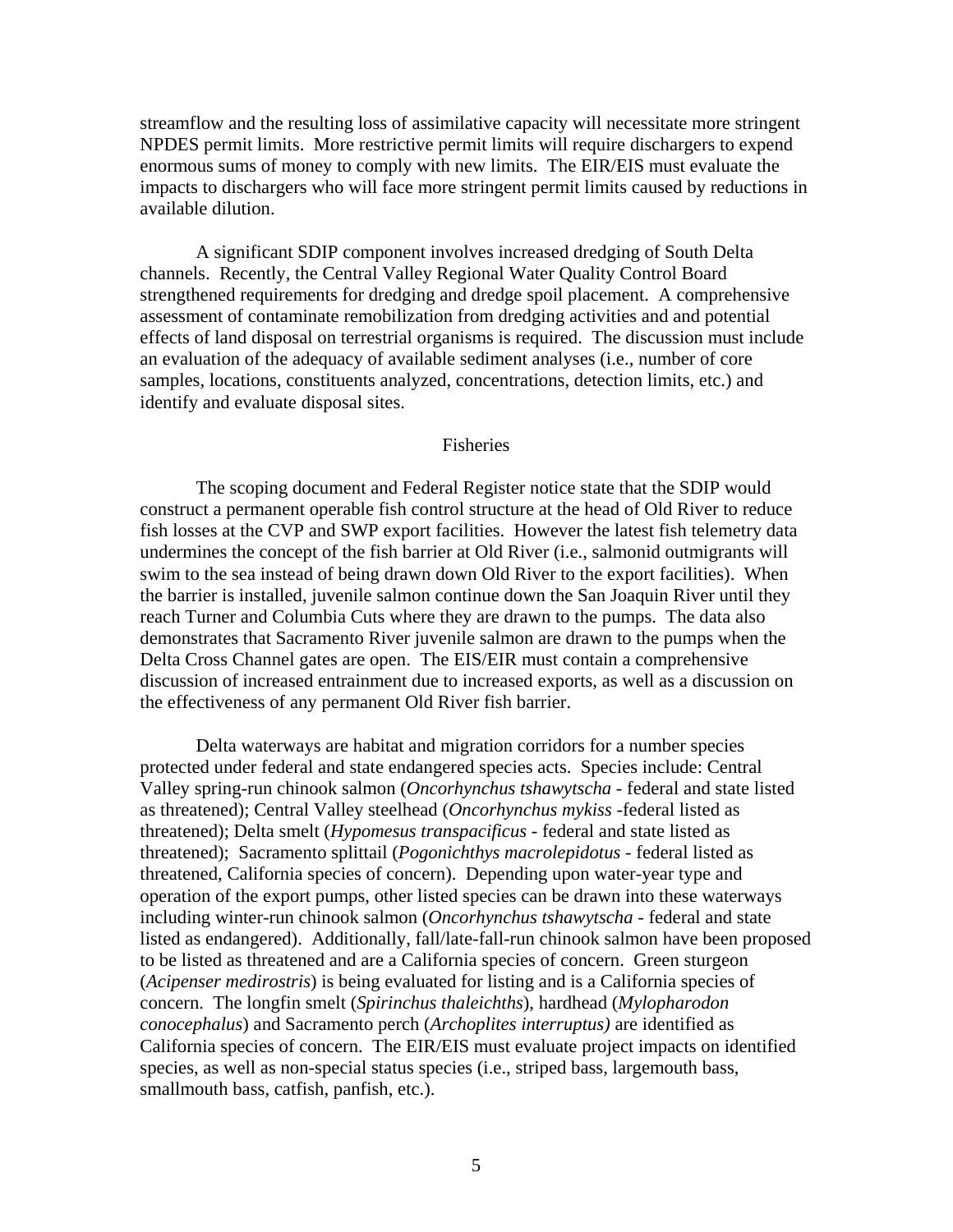Funding for the research module of the new state-of-the-art fish screens has been reduce by two-thirds. The State Water Project Contractors and the MWD have launched a coordinated effort to eliminate the entire six-module screening project and replace it with an inexpensive alternative relying upon existing louvers. The EIR/EIS must discuss the consequences resulting from a delay or failure to install new fish screens.

Increased export rates will lower the water level in Old River (north of the barrier), Middle River-Victoria Canal, Trapper Slough, etc. This lowering of the water level will require agricultural diverters to extend diversion pipes into the center of the waterway and/or replace siphon pumps with rotary turbine pumps. Additionally, there are proposals to establish "temporary" or "emergency" pumps in the vicinity of Victoria Canal-Union Point. There is no requirement that new or modified diversions have fish screens. The EIR/EIS must discuss the impacts of increased entrainment at new or modified diversions.

Phytoplankton production has decreased about one order of magnitude (Alpine and Cloern, 1992, Tropic interactions and direct physical effects control phytoplankton biomass and production in an estuary, Limnology and Oceanography 37:946-955)) while zooplankton production is down one to two orders of magnitude (Obrebski et al, 1992, Long term trends in zooplankton distribution and abundance in the Sacramento-San Joaquin estuary, Technical Report 32, Interagency Ecological Studies Program) in the San Joaquin River-Delta system. The EIR/EIS must evaluate project impacts on lower tropic populations.

## Redirected Impacts

The scoping document for the SDIP identifies the primary issues as: 1) current and proposed diversion rates impede the ability to divert irrigation water, 2) salinity standards, and 3) decline in Delta smelt and San Joaquin River salmon populations. The project's elements are defined as: 1) increased maximum export capacity at Clifton Court Forebay, 2) dredging in Old River to facilitate increased exports, 3) improved agricultural water delivery by construction of permanent operable barriers and local channel dredging, and 4) construction of a fish control structure at the head of Old River to reduce salmon losses at CVP and SWP export facilities. However, increased export rates, the potential for increases in total export quantity and the inevitable altered hydrographs on numerous tributaries are likely to affect the entire Central Valley circulatory system.

Many of the Delta's present problems derive from a failure to consider the redirected or system-wide impacts caused by previous projects. The EIR/EIS must evaluate the project's potential present and future adverse impacts on: 1) the suite of water quality problems and pollutants in the Delta, downstream waters (Suisun and San Francisco Bays) and upstream tributaries (including the Trinity-Klamath system), 2) aquatic life populations in those waterbodies and 3) existing programs to meet water quality standards (i.e., TMDLs, Toxic Hot Spot cleanup programs, NPDES permits, etc.).